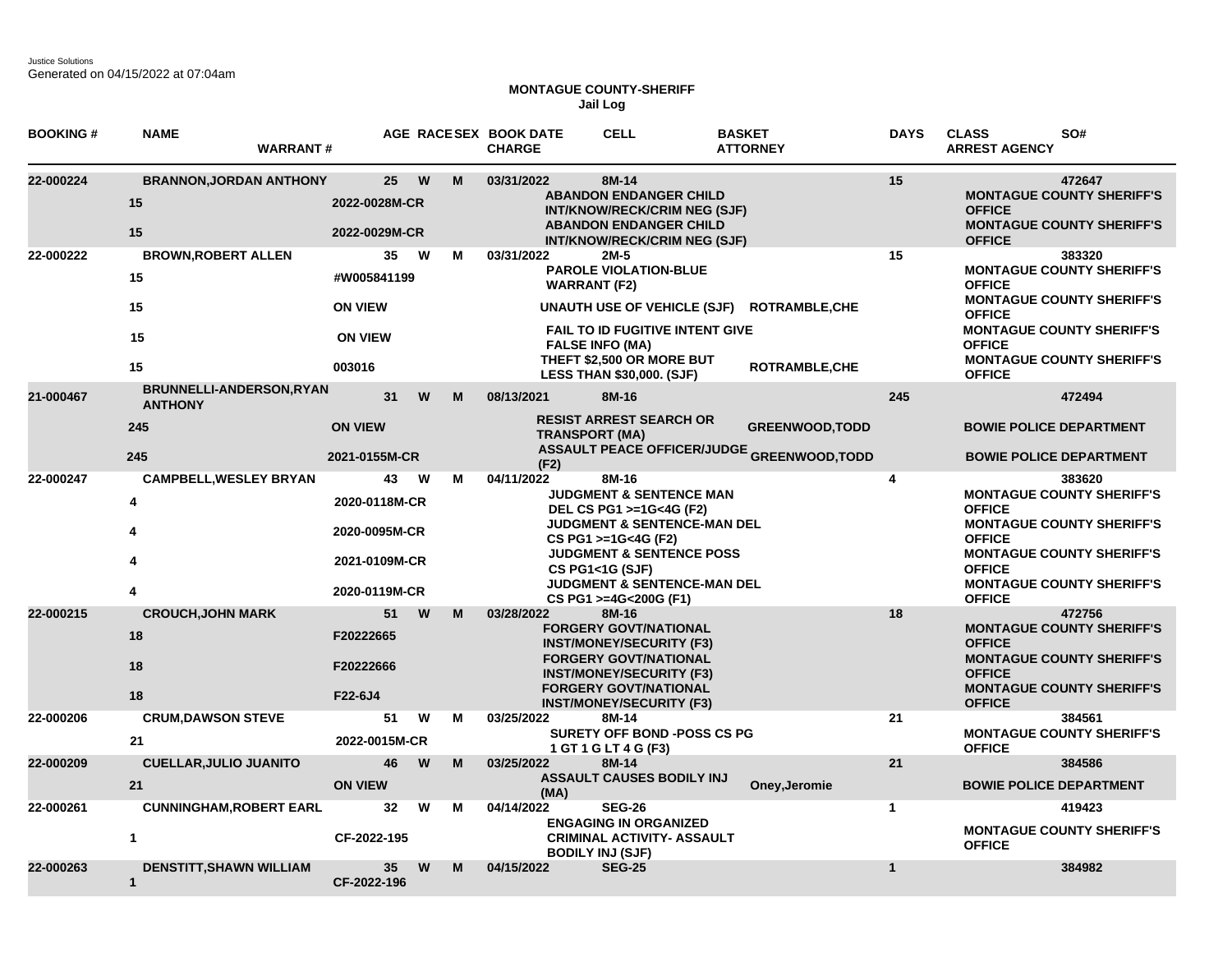|           |                                                                         |                                                                                                                                   |         | <b>ENGAGING IN ORGANIZED</b><br><b>CRIMINAL ACTIVITY-ASSAULT</b><br><b>BODILY INJURY (SJF)</b>                                                                                                                                                                                                                                                                                                                                                                                                                                       |                                                               | <b>MONTAGUE COUNTY SHERIFF'S</b><br><b>OFFICE</b>                                                                                                                                                                                                                                                                                                                                                         |
|-----------|-------------------------------------------------------------------------|-----------------------------------------------------------------------------------------------------------------------------------|---------|--------------------------------------------------------------------------------------------------------------------------------------------------------------------------------------------------------------------------------------------------------------------------------------------------------------------------------------------------------------------------------------------------------------------------------------------------------------------------------------------------------------------------------------|---------------------------------------------------------------|-----------------------------------------------------------------------------------------------------------------------------------------------------------------------------------------------------------------------------------------------------------------------------------------------------------------------------------------------------------------------------------------------------------|
| 22-000203 | <b>DONOHUE, AMBER DISIREE</b><br>23                                     | 43<br>2021-0115M-CR                                                                                                               | W<br>E  | 03/23/2022<br><b>FEM-44</b><br>FTA-SOB-POSS CS PG 1 LT1G<br>(SJF)                                                                                                                                                                                                                                                                                                                                                                                                                                                                    | 23                                                            | 472286<br><b>MONTAGUE COUNTY SHERIFF'S</b><br><b>OFFICE</b>                                                                                                                                                                                                                                                                                                                                               |
| 22-000223 | <b>GALE, CKIERRA RAE</b><br>15                                          | 39<br>2020-0122M-CR                                                                                                               | F.<br>W | 03/31/2022<br><b>FEM-43</b><br><b>MTP W/ ADJ OF GUILT ASSAULT</b><br><b>FAMILY/HOUSEHOLD MEMBER</b><br><b>PREV CONVIAT (F3)</b>                                                                                                                                                                                                                                                                                                                                                                                                      | 15                                                            | 472244<br><b>MONTAGUE COUNTY SHERIFF'S</b><br><b>OFFICE</b>                                                                                                                                                                                                                                                                                                                                               |
| 22-000131 | <b>HALL, CAMERON CLAY</b><br>52<br>52                                   | 30<br>2019-0071M-CR<br>2019-0071M-CR                                                                                              | W<br>М  | 02/22/2022<br>8M-14<br>BURGLARY OF HABITATION (F2) HALL, CAMERON<br><b>MOTION TO PROCEED ADJ OF</b><br><b>GUILT-BURGLARY OF HABITATION HALL, CAMERON</b>                                                                                                                                                                                                                                                                                                                                                                             | 52                                                            | 451917<br><b>MONTAGUE COUNTY SHERIFF'S</b><br><b>OFFICE</b><br><b>MONTAGUE COUNTY SHERIFF'S</b>                                                                                                                                                                                                                                                                                                           |
| 22-000244 | <b>HAWTHORNE, JAMES MATTHEW</b><br>8<br>8<br>8<br>8<br>8<br>8<br>8<br>8 | 32<br><b>ON-VIEW</b><br><b>ON-VIEW</b><br><b>ON-VIEW</b><br>2017-0169M-CR<br>M20222168<br>F20222680<br>M20222169<br>2017-0171M-CR | M<br>W  | (F2)<br>04/07/2022<br>8M-16<br><b>PUBLIC INTOXICATION (MC)</b><br><b>ESCAPE FROM CUSTODY (MA)</b><br><b>RESIST ARREST SEARCH OR</b><br><b>TRANSPORT (MA)</b><br><b>MTR COMM SUPERV - BURGLARY</b><br><b>OF HABITATION (F2)</b><br><b>ASSAULT AGAINST ELDERLY OR</b><br><b>DISABLED INDIVIDUAL (MA)</b><br>AGG ASSAULT CAUSES SERIOUS COLE, TIM<br><b>BODILY INJ (F2)</b><br>SURETY OFF BOND - DLWI W/ PREV<br><b>CONVICTION/SUSPENSION W/O</b><br><b>FINANCIAL RESPONSIBILTY (MB)</b><br><b>MTR - BURGLARY OF HABITATION</b><br>(F2) | 8<br><b>COLE, TIM</b><br><b>COLE, TIM</b><br><b>COLE, TIM</b> | <b>OFFICE</b><br>417298<br><b>NOCONA POLICE DEPARTMENT</b><br><b>NOCONA POLICE DEPARTMENT</b><br><b>NOCONA POLICE DEPARTMENT</b><br><b>MONTAGUE COUNTY SHERIFF'S</b><br><b>OFFICE</b><br><b>MONTAGUE COUNTY SHERIFF'S</b><br><b>OFFICE</b><br><b>MONTAGUE COUNTY SHERIFF'S</b><br><b>OFFICE</b><br><b>MONTAGUE COUNTY SHERIFF'S</b><br><b>OFFICE</b><br><b>MONTAGUE COUNTY SHERIFF'S</b><br><b>OFFICE</b> |
| 21-000295 | HERNANDEZ, OSCAR ALFREDO<br>329<br>329                                  | 26<br>F2021568<br>PRL2105000127                                                                                                   | н<br>м  | 05/21/2021<br>1M-47<br><b>SOB - SEXUAL ASSAULT IN</b><br><b>DISASTER AREA (F1)</b><br>ICE HOLD ()                                                                                                                                                                                                                                                                                                                                                                                                                                    | 329<br><b>ODOM,LANHON</b><br><b>ODOM,LANHON</b>               | 469754<br><b>TEXAS DEPARTMENT OF PUBLIC</b><br><b>SAF</b><br><b>TEXAS DEPARTMENT OF PUBLIC</b><br><b>SAF</b>                                                                                                                                                                                                                                                                                              |
| 22-000145 | <b>HILLIARD, DAVID BURNS</b><br>46<br>46                                | 60<br>2021-0122M-CR<br>17943-01                                                                                                   | M<br>W  | 02/28/2022<br>8M-14<br><b>FAILURE TO APPEAR-BURG OF</b><br>HAB (SJF)<br><b>PUBLIC INTOX (MC)</b>                                                                                                                                                                                                                                                                                                                                                                                                                                     | 46                                                            | 387350<br><b>MONTAGUE COUNTY SHERIFF'S</b><br><b>OFFICE</b><br><b>MONTAGUE COUNTY SHERIFF'S</b><br><b>OFFICE</b>                                                                                                                                                                                                                                                                                          |
| 22-000258 | <b>HUNEKE, JIMMY LEE</b><br>1<br>1<br>1<br>1<br>1<br>1                  | 25<br>CF-2022-189<br>CF-2022-190<br>CF-2022-191<br>CF-2022-192<br>CF-2022-193<br>CF-2022-194                                      | W<br>М  | 04/14/2022<br><b>DT-38</b><br><b>POSS OR PROMOTION OF CHILD</b><br><b>PORNOGRAPHY (F3)</b><br><b>POSS OR PROMOTION OF CHILD</b><br><b>PORNOGRAPHY (F2)</b><br>POSS OR PROMOTION OF CHILD<br><b>PORNOGRAPHY (F3)</b><br><b>POSS OR PROMOTION OF CHILD</b><br><b>PORNOGRAPHY (F2)</b><br><b>POSS OR PROMOTION OF CHILD</b><br>PORNOGRAPHY (F3)<br>POSS OR PROMOTION OF CHILD<br><b>PORNOGRAPHY (F3)</b>                                                                                                                                | $\mathbf 1$                                                   | 469445<br><b>MONTAGUE COUNTY SHERIFF'S</b><br><b>OFFICE</b><br><b>MONTAGUE COUNTY SHERIFF'S</b><br><b>OFFICE</b><br><b>MONTAGUE COUNTY SHERIFF'S</b><br><b>OFFICE</b><br><b>MONTAGUE COUNTY SHERIFF'S</b><br><b>OFFICE</b><br><b>MONTAGUE COUNTY SHERIFF'S</b><br><b>OFFICE</b><br><b>MONTAGUE COUNTY SHERIFF'S</b><br><b>OFFICE</b>                                                                      |
| 22-000212 | <b>KNOWLES, THOMAS MYRON</b>                                            | 34                                                                                                                                | W<br>M  | 03/26/2022<br>8M-14                                                                                                                                                                                                                                                                                                                                                                                                                                                                                                                  | 20                                                            | 423250                                                                                                                                                                                                                                                                                                                                                                                                    |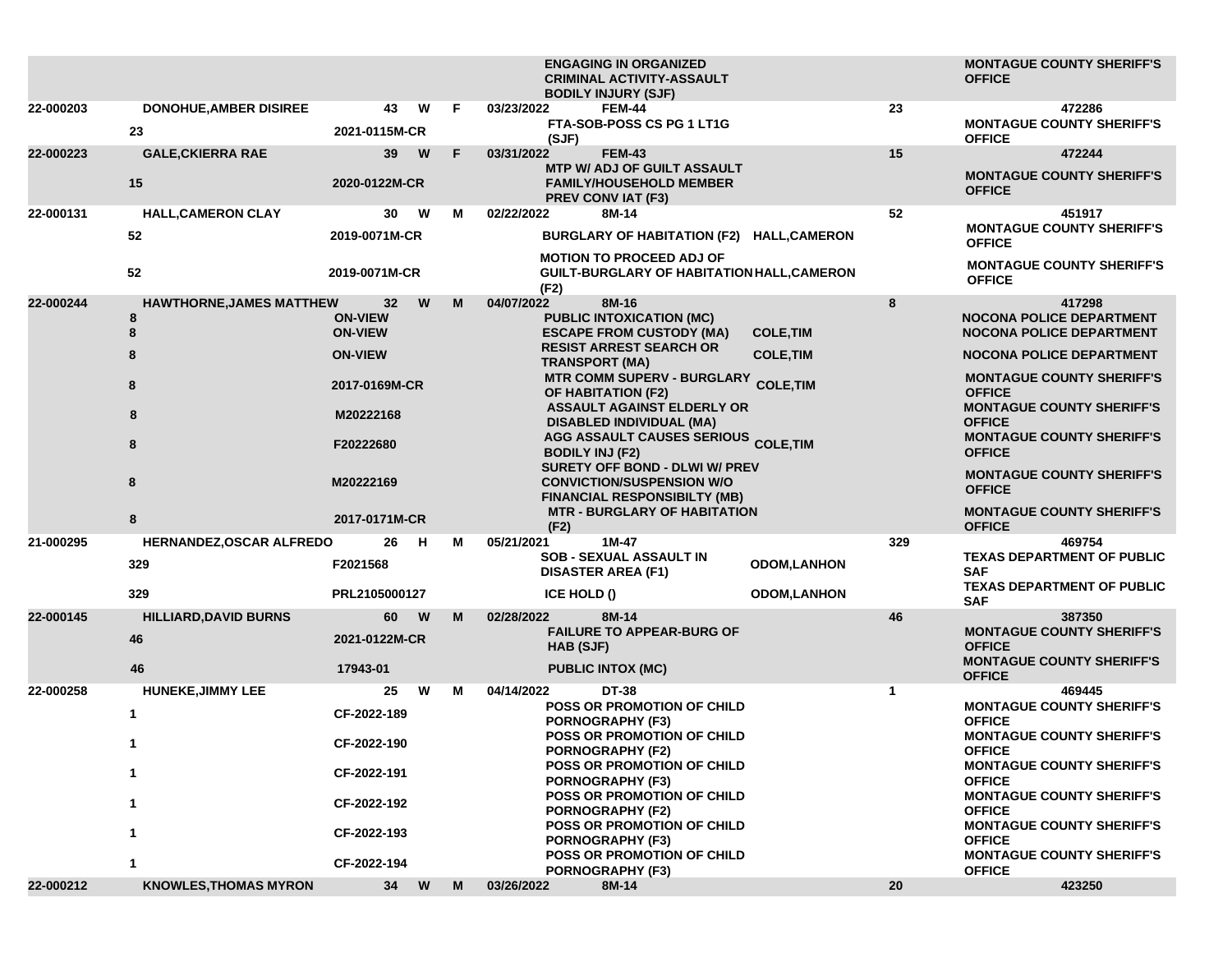|           | 20                                      | <b>ON VIEW</b>                         |   |    | <b>MAN DEL CS PG 1 GT=1GLT4G</b><br>(F2)                                                                     | <b>RENFRO,ZACHARY</b>  |                                                   | <b>MONTAGUE COUNTY SHERIFF'S</b><br><b>OFFICE</b>                          |
|-----------|-----------------------------------------|----------------------------------------|---|----|--------------------------------------------------------------------------------------------------------------|------------------------|---------------------------------------------------|----------------------------------------------------------------------------|
|           | 20                                      | <b>ON VIEW</b>                         |   |    | <b>RESIST ARREST SEARCH OR</b><br><b>TRANSPORT (MA)</b>                                                      | <b>RENFRO,ZACHARY</b>  |                                                   | <b>MONTAGUE COUNTY SHERIFF'S</b><br><b>OFFICE</b>                          |
|           | 20                                      | 1707344D                               |   |    | POSS CS PG 1/1-B LT 1G (SJF)                                                                                 |                        |                                                   | <b>MONTAGUE COUNTY SHERIFF'S</b><br><b>OFFICE</b>                          |
|           | 20                                      | F20222675                              |   |    | FAIL TO COMPLY SEX OFF DUTY<br>TO REG LIFE/90 DAY (F2)                                                       | RENFRO, ZACHARY,       |                                                   | <b>MONTAGUE COUNTY SHERIFF'S</b><br><b>OFFICE</b>                          |
| 22-000249 | <b>LEMONS, DANIEL DEWAYNE</b><br>3<br>3 | 36<br><b>ON VIEW</b><br><b>ON VIEW</b> | W | м  | 04/12/2022<br>8M-14<br>POSS CS PG 1 LT1G (SJF)<br>POSS CS PG 3 LT 28G (MA)                                   |                        | 3                                                 | 444371<br><b>BOWIE POLICE DEPARTMENT</b><br><b>BOWIE POLICE DEPARTMENT</b> |
| 22-000254 | <b>LIRA, MIGUEL ANGEL</b>               | 38                                     | н | M  | 04/14/2022<br>8M-16                                                                                          |                        | $\mathbf{1}$                                      | 469884                                                                     |
|           | $\mathbf{1}$                            | 2021-0013M-CR                          |   |    | <b>MTR COMMUNITY</b><br>SUPERVISION-POSS CS PG 1 LT1G<br>(SJF)                                               |                        |                                                   | <b>MONTAGUE COUNTY SHERIFF'S</b><br><b>OFFICE</b>                          |
| 22-000239 | <b>MCCLAIN, MISSY RENEE</b>             | 42                                     | W | F. | 04/05/2022<br><b>FEM-44</b>                                                                                  |                        | 10                                                | 458866                                                                     |
| 22-000228 | 10<br><b>MINYARD, RICHARD LAWRENCE</b>  | <b>ON VIEW</b><br>29                   | W | M  | <b>UNLAWFUL RESTRAINT (MA)</b><br>04/01/2022<br><b>TRS-48</b>                                                |                        | 14                                                | <b>BOWIE POLICE DEPARTMENT</b><br>472381                                   |
|           | 14                                      | 2021-0200M-CR                          |   |    | <b>FAILURE TO APPEAR</b><br>POSSESSION OF CS PG 1G LT 4 ()                                                   | <b>ALLEN,LAUREN</b>    |                                                   | <b>MONTAGUE COUNTY SHERIFF'S</b><br><b>OFFICE</b>                          |
| 21-000744 | <b>MONEY, WESLEY FRANKLIN</b><br>107    | 25<br><b>ON VIEW</b>                   | W | м  | 8M-16<br>12/29/2021<br><b>EVADING ARREST DETENTION</b><br>(MA)                                               |                        | 107                                               | 471337<br><b>BOWIE POLICE DEPARTMENT</b>                                   |
|           | 107                                     | <b>ON VIEW</b>                         |   |    | POSS STOLEN PROP(THEFT PROP<br>\$100-\$750) (MB)                                                             |                        |                                                   | <b>BOWIE POLICE DEPARTMENT</b>                                             |
|           | 107                                     | <b>ON VIEW</b>                         |   |    | <b>FRAUD USE/POSS IDENTIFYING</b><br>INFO # ITEMS 5LT10 (F3)                                                 | JORDAN, COLLIN         |                                                   | <b>BOWIE POLICE DEPARTMENT</b>                                             |
|           | 107                                     | <b>ON VIEW</b>                         |   |    | <b>POSS DANGEROUS DRUG (MA)</b>                                                                              | <b>JORDAN, COLLIN</b>  |                                                   | <b>BOWIE POLICE DEPARTMENT</b>                                             |
|           | 107                                     | 2021-0142M-CR                          |   |    | <b>CAPIAS/MTP-POSS CS PG 1 LT1G</b><br>(SJF)                                                                 | <b>JORDAN, COLLIN</b>  |                                                   | <b>BOWIE POLICE DEPARTMENT</b>                                             |
| 22-000022 | <b>NEISS, JERRY ALAN</b><br>93          | 35 <sub>5</sub><br>F20212625           | W | M  | 01/12/2022<br>1M-46<br>FAIL TO COMPLY SEX OFF DUTY<br>TO REG LIFE/ANNUAL (F3)                                | JORDAN, COLLIN         | 93                                                | 464970<br><b>MONTAGUE COUNTY SHERIFF'S</b><br><b>OFFICE</b>                |
| 22-000216 | <b>NEWSOME, SONIA DANN</b>              | 46                                     | W | F  | 03/28/2022<br><b>FEM-43</b>                                                                                  |                        | 18                                                | 472757                                                                     |
|           | 18                                      | F20222667                              |   |    | <b>FORGERY GOVT/NATIONAL</b><br><b>INST/MONEY/SECURITY (F3)</b>                                              | <b>MARSH, LEE ANN</b>  |                                                   | <b>MONTAGUE COUNTY SHERIFF'S</b><br><b>OFFICE</b>                          |
|           | 18                                      | F20222668                              |   |    | <b>FORGERY GOVT/NATIONAL</b><br><b>INST/MONEY/SECURITY (F3)</b>                                              | Marsh, Lee Ann         |                                                   | <b>MONTAGUE COUNTY SHERIFF'S</b><br><b>OFFICE</b>                          |
| 22-000259 | <b>OSBORNE, SAMUEL WILLIAM</b>          | 60                                     | W | M  | 8M-16<br>04/14/2022                                                                                          |                        | $\mathbf{1}$                                      | 469883                                                                     |
|           | $\mathbf{1}$                            | 2019-0139M-CR                          |   |    | <b>MTR DRIVING WHILE</b><br><b>INTOXICATED 3RD OR MORE IAT</b><br>(F3)                                       |                        |                                                   | <b>MONTAGUE COUNTY SHERIFF'S</b><br><b>OFFICE</b>                          |
| 22-000243 | <b>OWENS, ANGELA MICHELLE</b>           | 37                                     | W | F  | 04/06/2022<br><b>FEM-44</b>                                                                                  |                        | 9                                                 | 458568                                                                     |
|           | 9                                       | 2021-0040M-CR<br>2021-0067M-CR         |   |    | <b>FAILURE TO APPEAR DECLARING</b><br><b>BOND INSUFFICIENT UNAUTH USE</b><br>OF VEHICLE (SJF)                |                        | <b>MONTAGUE COUNTY SHERIFF'S</b><br><b>OFFICE</b> |                                                                            |
|           | 9                                       |                                        |   |    | <b>FAILURE TO APPEAR-DECLARING</b><br><b>BOND INSUFFICIENT- POSS CP PG</b><br>1 1 LT 1 G DRUG FREE ZONE (F3) |                        | <b>MONTAGUE COUNTY SHERIFF'S</b><br><b>OFFICE</b> |                                                                            |
|           | 9                                       | 2021FW003085                           |   |    | POSS CS PG 1 GT=1GLT4G (F3)                                                                                  |                        |                                                   | <b>MONTAGUE COUNTY SHERIFF'S</b><br><b>OFFICE</b>                          |
| 21-000266 | <b>SANDERS, LANE JOSEPH</b>             | 25 W                                   |   | M  | 2M-11<br>05/07/2021                                                                                          |                        | 343                                               | 471332                                                                     |
|           | 343                                     | 2020-0133M-CR                          |   |    | MTP - POSS CS PG 1<br>GT=4GLT200G (F2)                                                                       | <b>WILLIAMS, ROGER</b> |                                                   | <b>BOWIE POLICE DEPARTMENT</b>                                             |
|           | 343                                     | 2020-0134M-CR                          |   |    | <b>MTP - EVADING ARREST</b><br><b>DETENTION W/VEH OR</b>                                                     | Williams, Roger        |                                                   | <b>BOWIE POLICE DEPARTMENT</b>                                             |